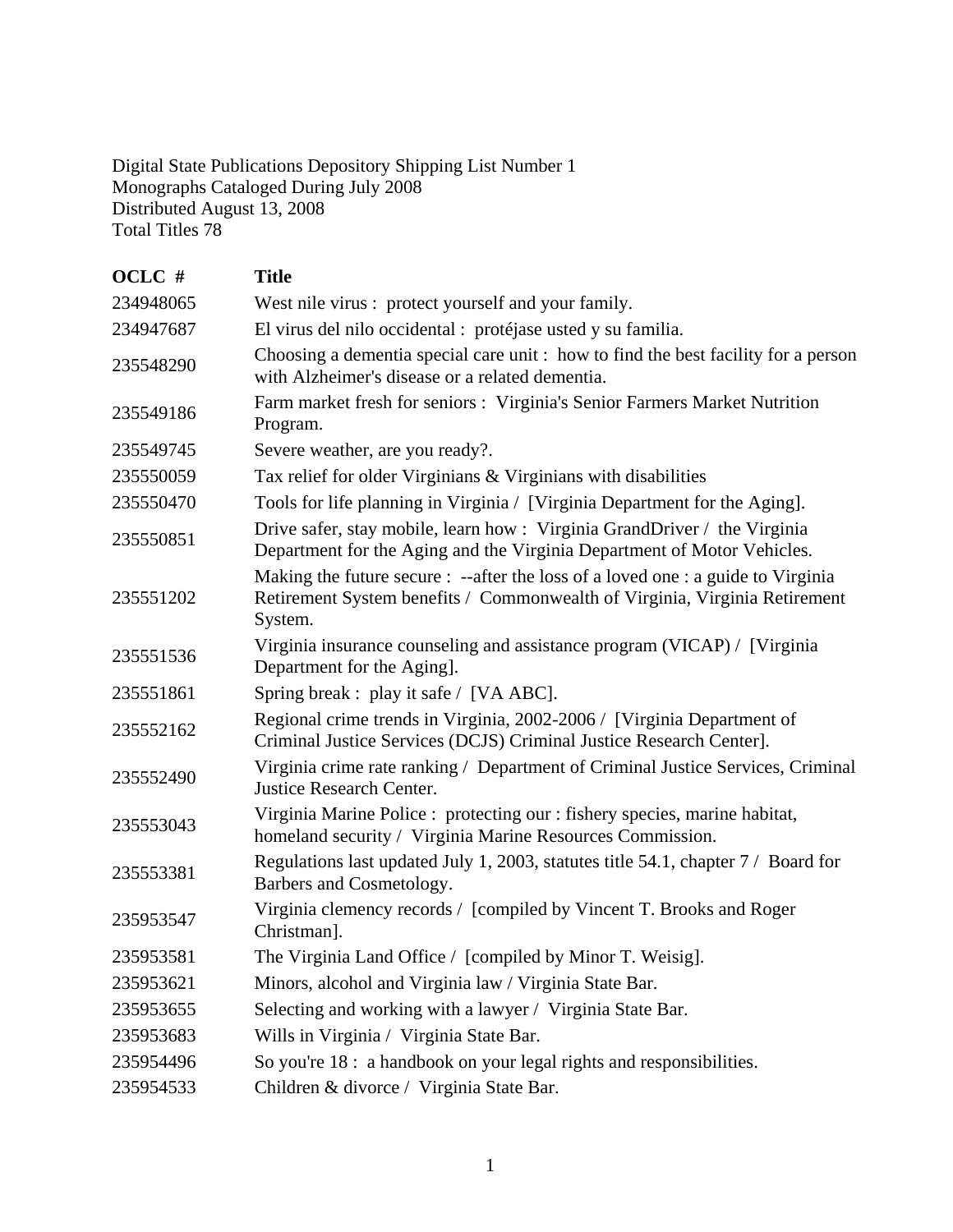| 235954571 | How to file a misconduct inquiry about a lawyer / Virginia State Bar.                                                                                                                                                                                                   |
|-----------|-------------------------------------------------------------------------------------------------------------------------------------------------------------------------------------------------------------------------------------------------------------------------|
| 235954607 | The status of 2002 bond projects : a report to the Senate Finance Committee and<br>House Appropriations Committee / Secretary of Finance.                                                                                                                               |
| 235954672 | Report on business incentives 2006-2007 : a report to the Chairmen of the House<br>Committees on Appropriations and Finance and the Senate Finance Committee /<br>Patrick O. Gottschalk.                                                                                |
| 235954702 | Executive summary 2007 / Council on Virginia's Future.                                                                                                                                                                                                                  |
| 235954732 | Virginia's electronics industry: generating productivity in a competitive world.                                                                                                                                                                                        |
| 235954902 | Virginia's plastic industry : the world relies on plastic--plastics manufacturers<br>rely on Virginia.                                                                                                                                                                  |
| 235954924 | Virginia : positioned to lead the nation in modeling $&$ simulation.                                                                                                                                                                                                    |
| 235954962 | Virginia's life sciences industry.                                                                                                                                                                                                                                      |
| 236077453 | Mycoplasma of dairy cattle / John Currin, Dee Whittier, Nancy Currin.                                                                                                                                                                                                   |
| 236077493 | Vision 2039: focus on leadership / VMI.                                                                                                                                                                                                                                 |
| 236077560 | Wastewater sampling & testing nutrient analysis. Volume I, ammonia nitrogen<br>& total kjeldahl nitrogen / prepared by Operator Training and Assistance<br>Program, Office of Water Permits and Compliance Assistance, Virginia<br>Department of Environmental Quality. |
| 236077606 | Virginia guide to business incentives.                                                                                                                                                                                                                                  |
| 236077668 | Update on status of proposed TransDominion Express (TDX) passenger rail<br>service / John S. Miller, Barclay F. Thorn, Jason S. Beaton.                                                                                                                                 |
| 236077787 | A capitol script.                                                                                                                                                                                                                                                       |
| 236077817 | Pocket glossary: a guide to legislative terms relating to the Virginia General<br>Assembly.                                                                                                                                                                             |
| 236077850 | Explore the American experience : Virginia State Parks celebrating 400 years of<br>history and nature / Virginia Department of Conservation & Recreation.                                                                                                               |
| 236077871 | Child support and you.                                                                                                                                                                                                                                                  |
| 236077899 | Victim information and notification everyday (VINE) / [Virginia Department of<br>Corrections].                                                                                                                                                                          |
| 236077951 | Community corrections.                                                                                                                                                                                                                                                  |
| 236077981 | Blueprints for change : criminal justice policy issues in Virginia :<br>Disproportionate Minority Contact (DMC) with the Juvenile Justice System /<br>Virginia Department of Criminal Justice Services.                                                                 |
| 236078041 | Family and visitor information guide / Virginia Department of Corrections.                                                                                                                                                                                              |
| 236078065 | Service area plan : probation and parole services (35106) / Virginia Department<br>of Corrections.                                                                                                                                                                      |
| 236078088 | Agency strategic plan / Virginia Parole Board.                                                                                                                                                                                                                          |
| 236088202 | Service area plan : adult probation and parole services (35201) / Virginia Parole<br>Board.                                                                                                                                                                             |
| 236088220 | Blueprints for change : criminal justice policy issues in Virginia : domestic<br>violence, protective orders, and firearms / Virginia Department of Criminal                                                                                                            |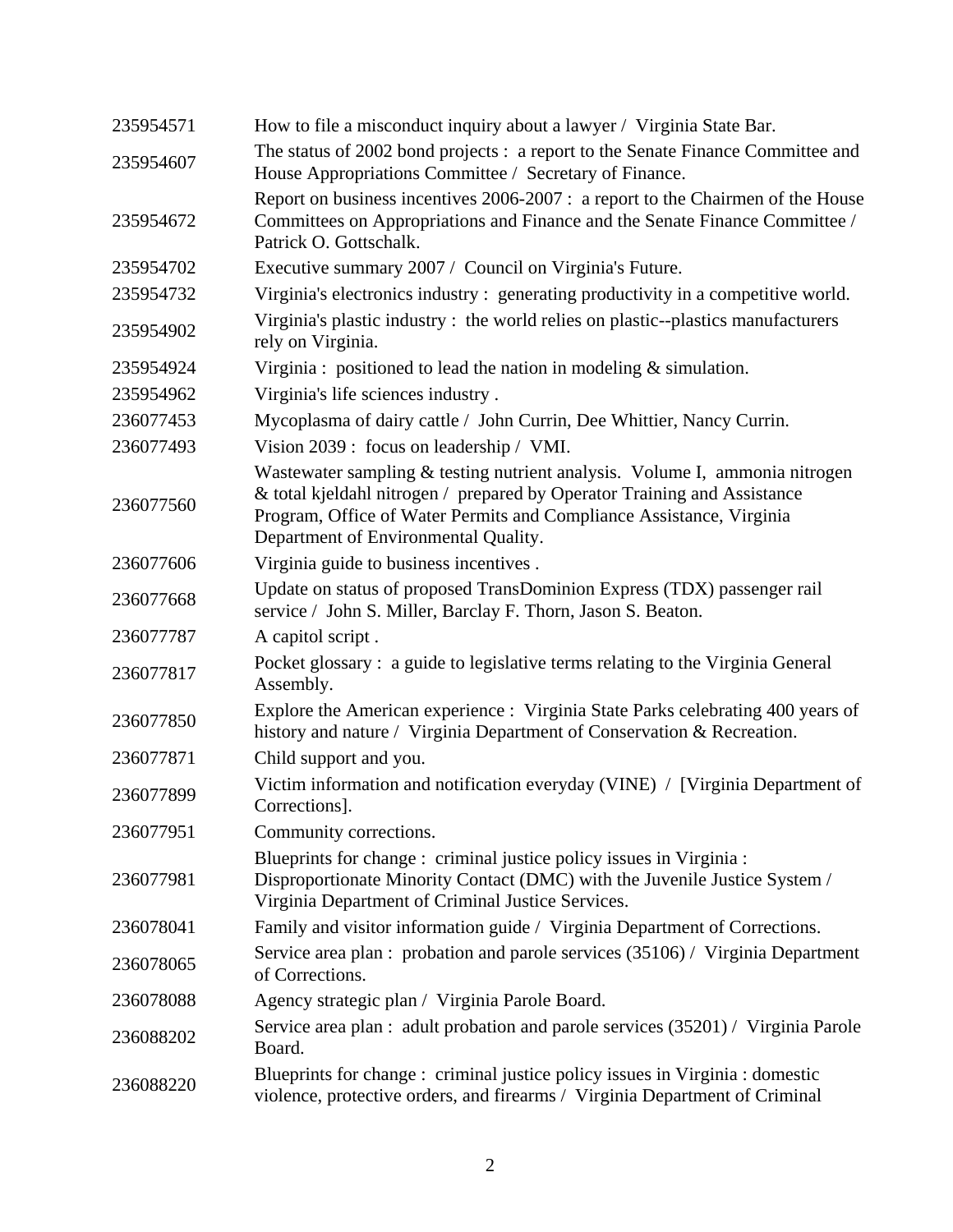Justice Services.

| 236088242 | Blueprints for change: criminal justice policy issues in Virginia: enhancing<br>Virginia's campus security and safety / Virginia Department of Criminal Justice<br>Services.                                      |
|-----------|-------------------------------------------------------------------------------------------------------------------------------------------------------------------------------------------------------------------|
| 236088279 | Blueprints for change: criminal justice policy issues in Virginia : mental health<br>issues in jails and detention centers / Virginia Department of Criminal Justice<br>Services.                                 |
| 236088322 | Blueprints for change : criminal justice policy issues in Virginia : drug<br>enforcement status in Virginia / Virginia Department of Criminal Justice<br>Services.                                                |
| 236088340 | Certified Crime Prevention Community Program : re-certification guidelines /<br>Virginia Department of Criminal Justice Services, Crime Prevention Center.                                                        |
| 236088367 | Using Virginia Civil War records / [compiled by R. Thomas Crew, Jr.].                                                                                                                                             |
| 236088394 | FY 2007 statistical information / Virginia Department of Juvenile Justice.                                                                                                                                        |
| 236088426 | Governor Kaine's recommended budget reductions to the General Assembly for<br>fiscal years 2008, 2009, 2010.                                                                                                      |
| 236088496 | Federal fiscal year 2006 consumer satisfaction with vocational rehabilitation<br>services / DRS, Department of Rehabilitative Services.                                                                           |
| 236088523 | Community mental health services block grant application FY 2008 / Virginia<br>Department of Mental Health, Mental Retardation and Substance Abuse<br>Services.                                                   |
| 236088538 | Brain injury & spinal cord injury services / Virginia Department of<br>Rehabilitative Services.                                                                                                                   |
| 236088559 | Judgements / The Library of Virginia.                                                                                                                                                                             |
| 236088580 | The tectonic history and characteristics of fracture systems affecting coal mine<br>roof stability in southwest Virginia / Craig B. Byington.                                                                     |
| 236088608 | Virginia energy plan / Commonwealth of Virginia, Department of Mines,<br>Minerals and Energy.                                                                                                                     |
| 236098850 | English standards of learning for Virginia public schools / Board of Education.                                                                                                                                   |
| 236098882 | Early Virginia marriage records / [compiled by Cassandra Farrell].                                                                                                                                                |
| 236098906 | Resources for African American genealogical research / [The Library of<br>Virginia].                                                                                                                              |
| 236098941 | Implementing federal law: Law Enforcement Officers Safety Act.                                                                                                                                                    |
| 236098971 | TDR : training desk reference for chiefs of police, sheriffs agency<br>administrators, personnel officers and training coordinators / Department of<br>Criminal Justice Services, Standards and Training Section. |
| 236099009 | West nile virus information / Virginia Department of Health.                                                                                                                                                      |
| 236099033 | Monkeypox / Virginia Department of Health.                                                                                                                                                                        |
| 236099047 | I didn't know that! : demographic information on the House of Delegates, 2004-<br>2006.                                                                                                                           |
| 236099069 | Richmond MSA, Virginia: community profile / Virginia Economic                                                                                                                                                     |
|           |                                                                                                                                                                                                                   |